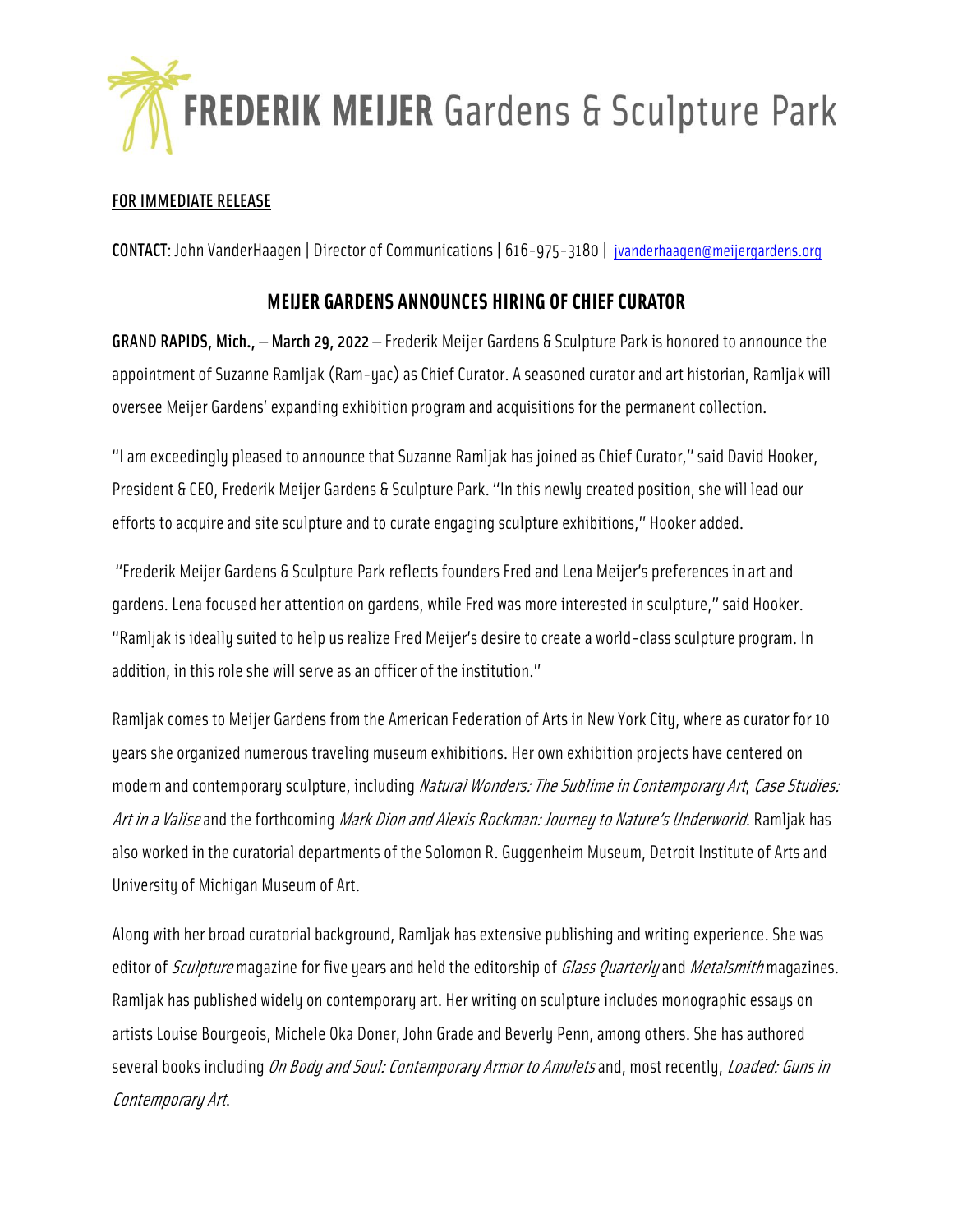A Michigan native, Ramljak earned a Bachelor of Arts and Master of Arts in art history from the University of Michigan, Ann Arbor, where she also served as arts writer for the Ann Arbor News. Ramljak pursued doctoral work and earned a Master of Philosophy in art history from the Graduate School, City University of New York, with dissertation research on the *Venus de Milo* in 20th-century art.

"I am delighted to join the outstanding team at Frederik Meijer Gardens & Sculpture Park to advance the mission of inspiring appreciation of sculpture and the natural environment," Ramljak said. "It is my fortune to be arriving during a time of impressive growth at Meijer Gardens and at a moment in our culture when the bracing forces of art and nature are more essential than ever."

Frederik Meijer Gardens & Sculpture Park recently underwent a major \$115 million expansion project that adds new major architectural features and renovations to current facilities, and greatly enhances the arrival, admission, and overall experience for guests. Primarily designed by Tod Williams Billie Tsien Architects | Partners, the expansion project responds to significant growth in guest attendance and programming since Meijer Gardens first opened in 1995 and acts as a place of arrival and an introduction to the gardens as an institution. Artist Jaume Plensa was commissioned to create *Utopia*, a site-specific sculpture for the interior of the Garden Pavilion in the new Welcome Center. The Sculpture Galleries are also completely renovated and expanded, opening again to the public April 1 with the exhibition *Yinka Shonibare CBE: Planets in My Head*.

## [Photo available here.](https://www.meijergardens.org/storage/images/Suzanne_Ramljak_2022.jpg)

# # #

## **About Frederik Meijer Gardens & Sculpture Park**

Frederik Meijer Gardens & Sculpture Park, one of the world's most significant botanic and sculpture experiences, was recently listed in the top 100 most visited museums in the world and the 30 most visited museums in the United States by *The Art Newspaper*, the leading global art news publication. Education programs welcome 80,000 students and guests each year. Culinary Arts & Events offerings include weddings, corporate meetings and award-winning catering. The 158-acre main campus features Michigan's largest tropical conservatory; one of the country's largest interactive children's gardens; arid and Victorian gardens with bronze sculptures by Edgar Degas and Auguste Rodin; a carnivorous plant house; outdoor gardens, including a replica 1930s-era farm garden; an eight-acre Japanese garden featuring contemporary sculpture; and a 1,900-seat outdoor Amphitheater Garden, showcasing an eclectic mix of world-renowned touring musicians each summer. The permanent collection highlights hundreds of sculptures from internationally acclaimed artists Magdalena Abakanowicz, El Anatsui, Louise Bourgeois, Alexander Calder, Mark di Suvero, Marshall Fredericks, Henry Moore,